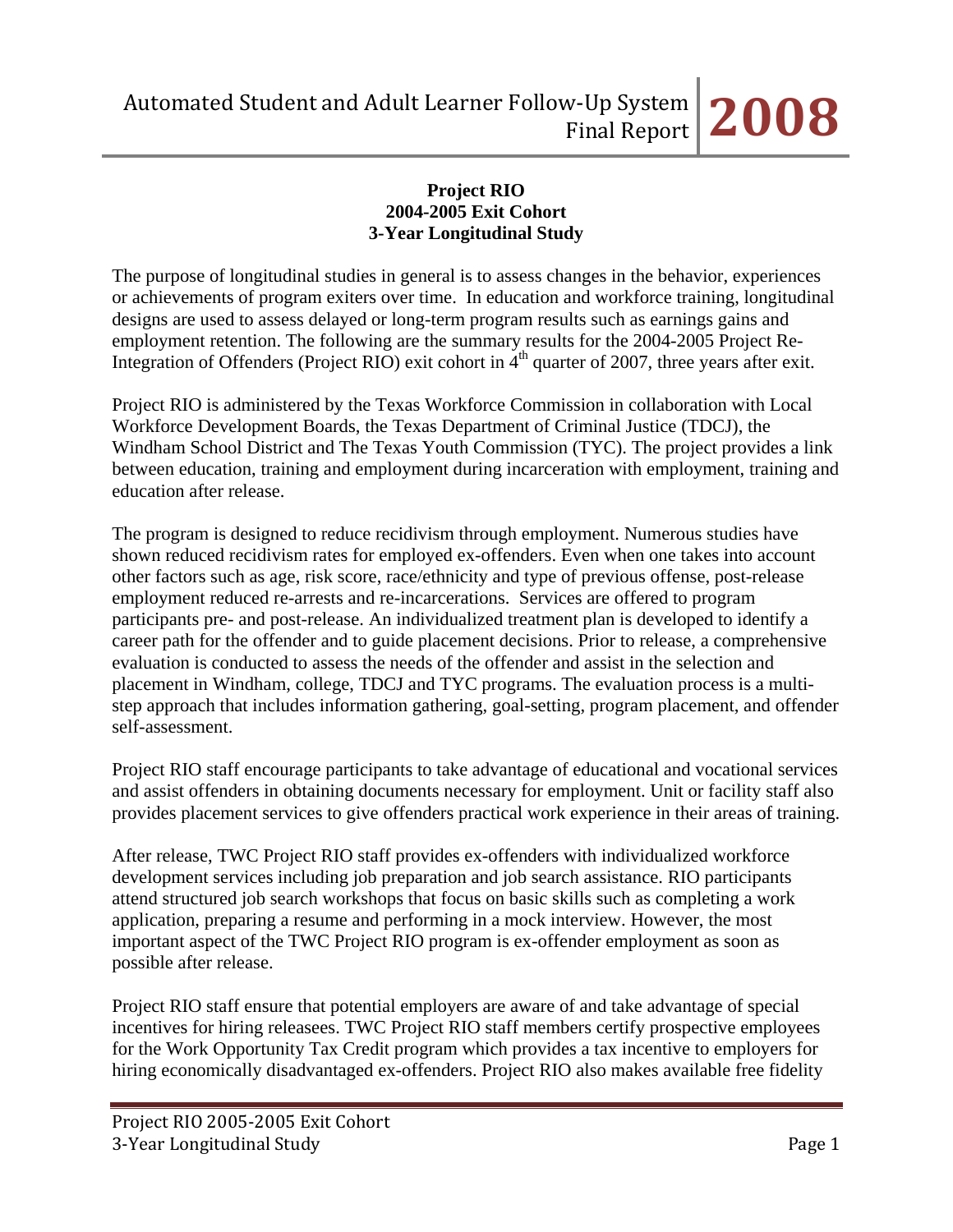bonding services to the employer community, making the employment of ex-offenders and adjudicated youth more attractive.<sup>[1](#page-1-0)</sup>

#### **Methodology**

The Labor Market and Career Information (LMCI) department of the Texas Workforce Commission (TWC) used 17,419 archived, unique seed records. This was comprised of Project RIO participants who exited the program between September 1, [2](#page-1-1)004 and August 31, 2005.<sup>2</sup>

The seed records were originally linked to TWC Unemployment Insurance (UI) wage records for the  $4<sup>th</sup>$  quarter of 2005 to determine employment and earnings, the baseline measure. For the longitudinal snapshot, the seed records were linked to the UI wage records for the fourth quarter of 2007 to determine delayed or long-term program results. Additional employment and earnings linkages were performed with the U.S. Department of Defense (DOD), the U.S. Office of Personnel Management (OPM), and the U.S. Postal Service (USPS). In the case where participants who were found working had earnings greater than or equal to \$25,000 in any target quarter were identified, these records were excluded from analysis based on the likelihood of inaccurate wage record data and to reduce the possibility of inappropriately skewing the data. The archived seed records were sent to the Texas Higher Education Coordinating Board (THECB) to be linked to Fall 2007 public postsecondary master enrollment records to determine if the former participants are now enrolled in a public postsecondary college or university in Texas.

Supplemental linkages were conducted with the Texas Bureau of Vital Statistics (TBVS) to determine deaths, as well as the Texas Department of Criminal Justice (TDCJ) to determine incarcerations. Cohort members found to be either deceased or incarcerated during the target quarters would have been excluded from this study. There were no exclusions from supplemental linkages, however, resulting in 17,114 usable records.

For this report, only post-exit labor market outcomes were compared from the two study periods to ensure that comparable data are being used. For example, the baseline measure for this cohort did not include earnings data from the federal agencies to which the records were linked because the earnings data received were not compatible with state measures. For the longitudinal snapshot taken in 2007, the earnings data received from federal databases were compatible; however, these data will not be included in this report.

 $\overline{a}$ 

<span id="page-1-0"></span><sup>1</sup> <http://www.twc.state.tx.us/svcs/rio.html>

<span id="page-1-1"></span><sup>&</sup>lt;sup>2</sup> Please reference the *[Project RIO](http://www.lmci.state.tx.us/researchers/Automated/Downloads/FinalReport02-03/Project_RIO2004.pdf)* chapter of the ASALFS Final Report 2004-2005 for more information regarding the seed records used for this report.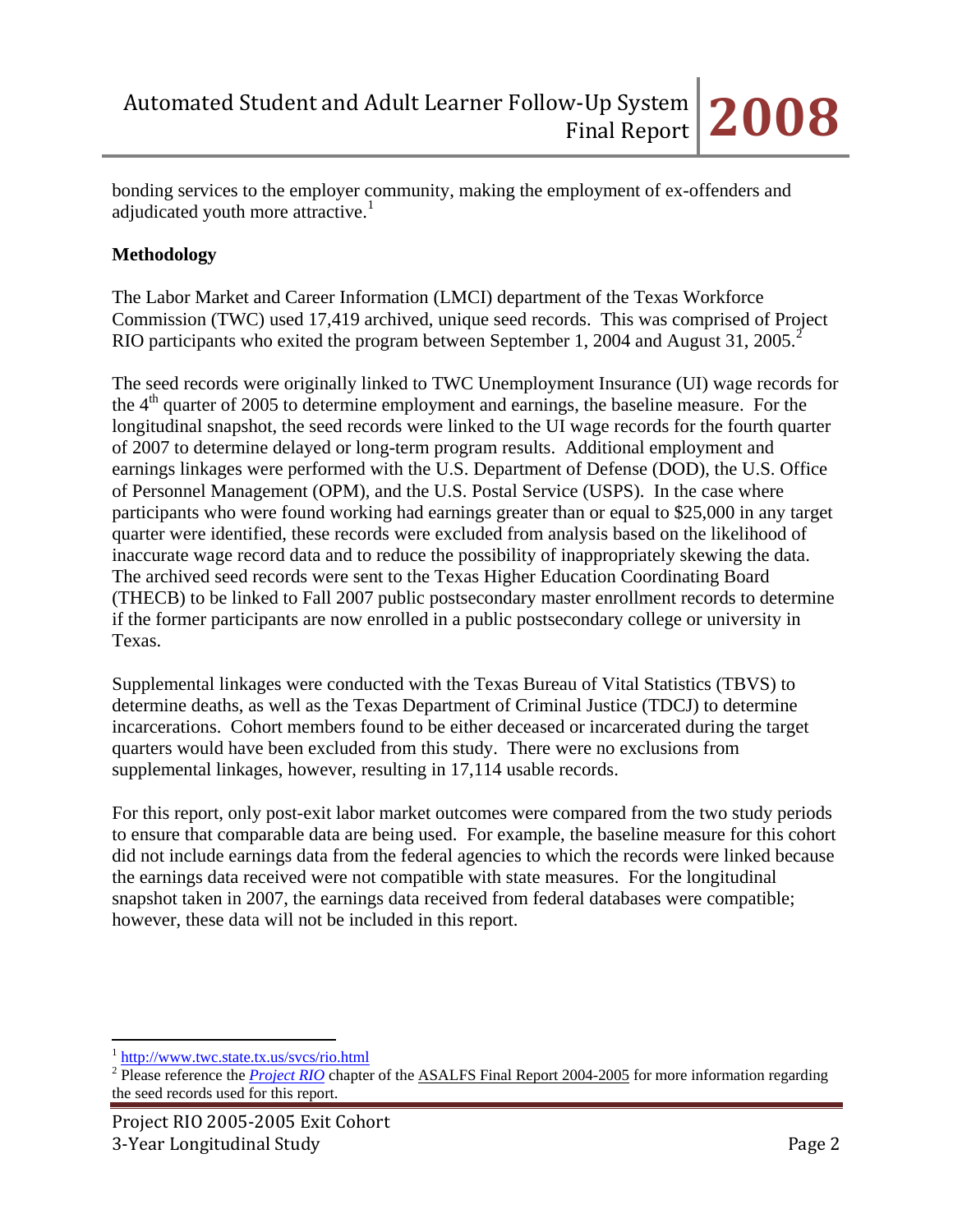#### **Results**

#### **A. Cohort Analysis**

Cohort analysis looks at the results of the group during the two study periods as two distinct sets of data. In cohort analysis it is possible, even likely, that the same persons identified as working in the baseline study period will not be identical to those found working in the terminal time period. Section B of this report presents data on participants working in both study periods.

When the results are analyzed by gender (Tables 1 and 1a), we see that 48.6 percent of females in the cohort were found employed at 4Q2005. Males in the cohort had median quarterly earnings of \$3,186 at 4Q2005. Overall employment for the cohort was 48.2 percent in 4Q2005, with median earnings of \$3,020. At the longitudinal snapshot in 2007, 42.4 percent of females were found employed, with males employed at 41.0 percent. Male exiters had median earnings of \$4,222 in 4Q2007. Employment for the entire cohort in 4Q2007 came down to 41.0 percent while median quarterly earnings rose to \$3,928.

|         |        | N       | $\%$    | <b>Median</b>   |
|---------|--------|---------|---------|-----------------|
| Gender  | N      | Working | Working | <b>Earnings</b> |
| Female  | 2,508  | 1,219   | 48.6    | \$2,289         |
| Male    | 14,341 | 6,937   | 48.4    | \$3,186         |
| Unknown | 265    | 100     | 37.7    | \$3,780         |
| Total   | 17,114 | 8,256   | 48.2    | \$3,020         |

|  | Table 1. Employment and Earnings by Gender in 4Q2005 |  |
|--|------------------------------------------------------|--|
|  |                                                      |  |

#### **Table 1a. Employment and Earnings by Gender in 4Q2007**

|         |        | N       | %              | <b>Median</b>   |
|---------|--------|---------|----------------|-----------------|
| Gender  | N      | Working | <b>Working</b> | <b>Earnings</b> |
| Female  | 2,508  | 1,063   | 42.4           | \$2,728         |
| Male    | 14,341 | 5,878   | 41.0           | \$4,222         |
| Unknown | 265    | 78      | 29.4           | \$4,930         |
| Total   | 17,114 | 7,019   | 41.0           | \$3,928         |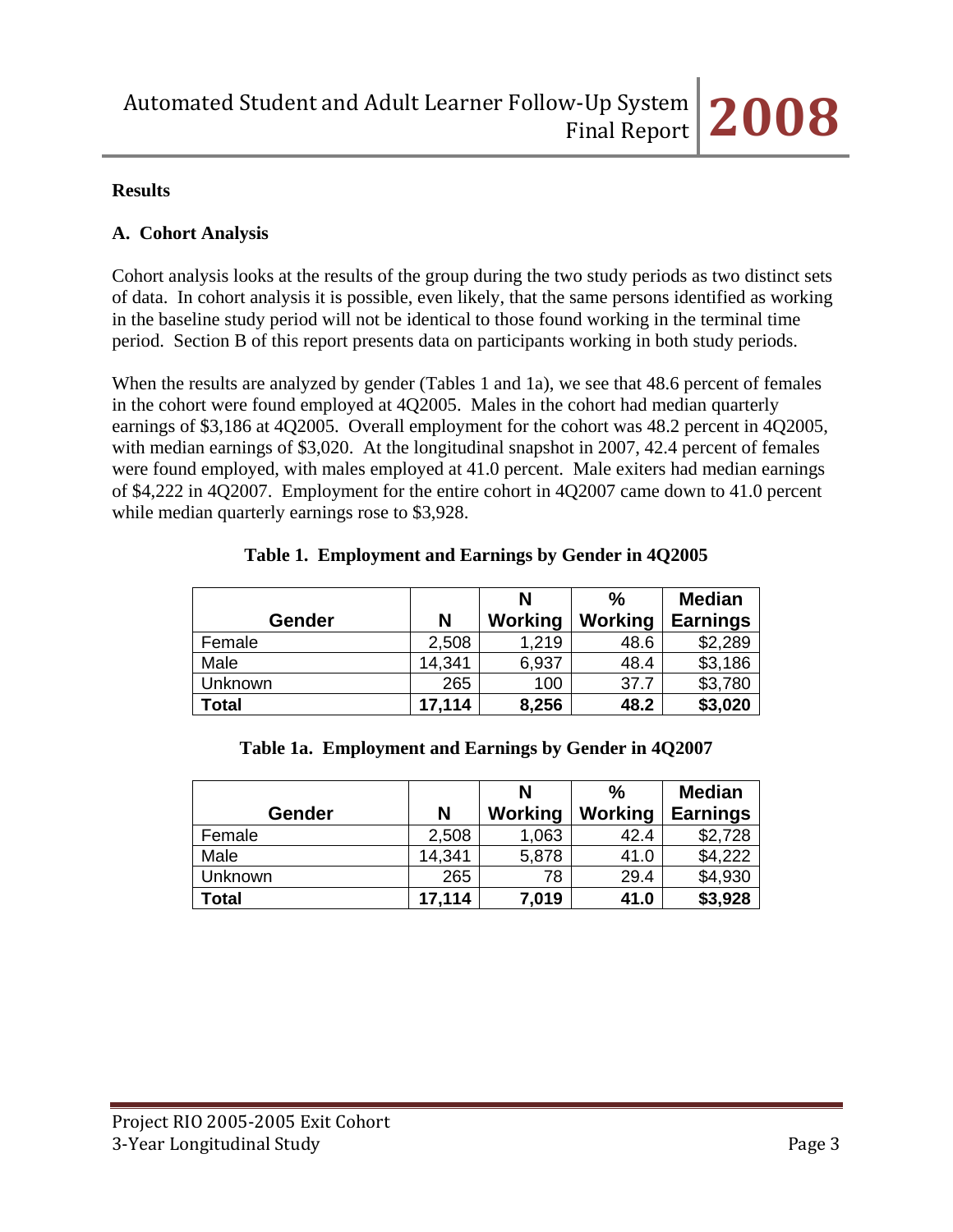Excluding those whose ethnicity was unknown, Asians had the highest employment in 4Q2005 with 56.9 percent found working (Table 2). They also had the highest earnings in 4Q2005 with median earnings of \$3,697. In 2007, Hawaiian Native or Pacific Islanders had the largest percentage of participants employed, 46.7%, and Asians posted the highest median earnings at \$5,021 (Table 2a).

| <b>Ethnicity</b>           | N      | N<br>Working | $\frac{0}{0}$<br>Working | <b>Median</b><br><b>Earnings</b> |
|----------------------------|--------|--------------|--------------------------|----------------------------------|
| Hawaiian Native or Pacific |        |              |                          |                                  |
| Islander                   | 15     | 8            | 53.3                     | \$2,780                          |
| Asian                      | 58     | 33           | 56.9                     | \$3,697                          |
| <b>Native American</b>     | 135    | 65           | 48.2                     | \$2,131                          |
| Other/Unknown              | 432    | 174          | 40.3                     | \$3,706                          |
| White                      | 4,546  | 2,187        | 48.1                     | \$3,285                          |
| Hispanic                   | 4,612  | 2,378        | 51.6                     | \$3,139                          |
| <b>Black</b>               | 7,316  | 3,411        | 46.6                     | \$2,660                          |
| <b>Total</b>               | 17,114 | 8,256        | 48.2                     | \$3,020                          |

# **Table 2. Employment and Earnings by Ethnicity in 4Q2005**

| Table 2a. Employment and Earnings by Ethnicity in 4Q2007 |  |  |
|----------------------------------------------------------|--|--|
|                                                          |  |  |

| <b>Ethnicity</b>                                                                                 | N      | N<br>Working | ℅<br>Working | <b>Median</b><br><b>Earnings</b> |
|--------------------------------------------------------------------------------------------------|--------|--------------|--------------|----------------------------------|
| Hawaiian Native or Pacific                                                                       |        |              |              |                                  |
| Islander                                                                                         | 15     | 7            | 46.7         | \$1,624                          |
| Asian                                                                                            | 58     | 24           | 41.4         | \$5,021                          |
| Native American                                                                                  | 135    | 55           | 40.7         | \$3,302                          |
| Other/Unknown                                                                                    | 432    | 145          | 33.6         | \$4,416                          |
| White                                                                                            | 4,546  | 1,773        | 39.0         | \$4,549                          |
| Hispanic                                                                                         | 4,612  | 2,062        | 44.7         | \$4,048                          |
| <b>Black</b>                                                                                     | 7,316  | 2,953        | 40.4         | \$3,464                          |
| <b>Total</b>                                                                                     | 17,114 | 7,019        | 41.0         | \$3,928                          |
| Note: Calle with values smaller than 5 are marked "n/a" to protect the privacy of cobort members |        |              |              |                                  |

Note: Cells with values smaller than 5 are marked "n/a" to protect the privacy of cohort members.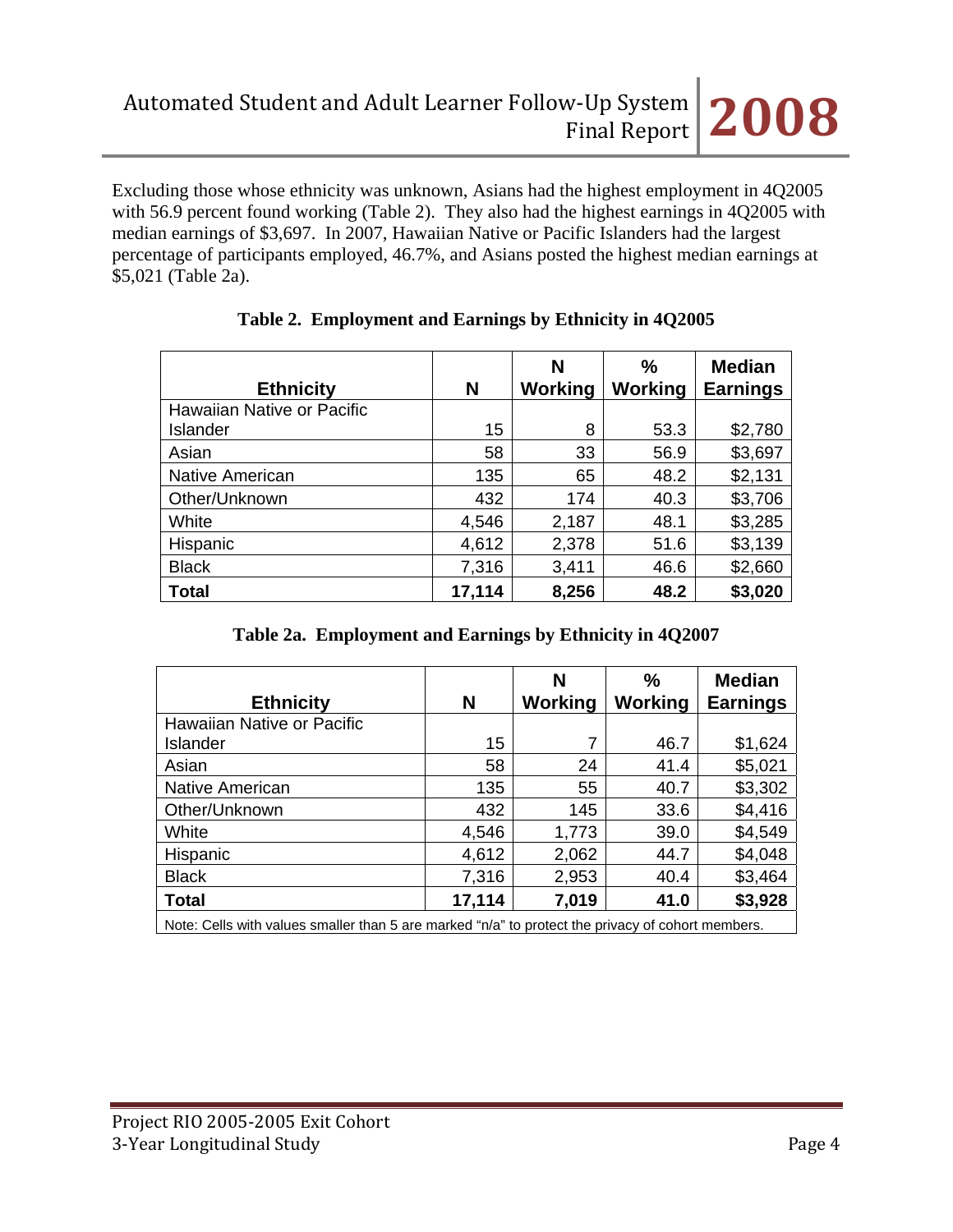Tables 3 and 3a show labor market results by age group. In 4Q2005, participants between the ages of 25 and 35 had the highest employment at 49.4 percent (Table 3), and that group also had the highest employment in 4Q2007 with 44.0 percent (Table 3a). Participants between 36 and 60 years of age had the highest median quarterly earnings in 4Q2005 with \$3,274, and participants between 36 and 60 had the highest median quarterly earnings in 4Q2007 with \$4,236.

| <b>Age Group</b> | N      | N<br>Working | $\frac{0}{0}$<br>Working | <b>Median</b><br><b>Earnings</b> |
|------------------|--------|--------------|--------------------------|----------------------------------|
| <b>LS 24</b>     | 1,812  | 846          | 46.7                     | \$1,987                          |
| GT 60            | 111    | 31           | 27.9                     | \$2,887                          |
| Unknown          | 150    | 63           | 42.0                     | \$3,857                          |
| BN 25-35         | 5,839  | 2,883        | 49.4                     | \$2,939                          |
| BN 36-60         | 9,202  | 4,433        | 48.2                     | \$3,274                          |
| <b>Total</b>     | 17,114 | 8,256        | 48.2                     | \$3,020                          |

#### **Table 3. Employment and Earnings by Age Group in 4Q2005**

# **Table 3a. Employment and Earnings by Age Group in 4Q2007**

| <b>Age Group</b> | N      | N<br>Working | %<br>Working | <b>Median</b><br><b>Earnings</b> |
|------------------|--------|--------------|--------------|----------------------------------|
| GT 60            | 111    | 23           | 20.7         | \$3,425                          |
| Unknown          | 150    | 44           | 29.3         | \$5,352                          |
| <b>LS 24</b>     | 1,812  | 751          | 41.5         | \$2,801                          |
| BN 25-35         | 5,839  | 2,567        | 44.0         | \$3,931                          |
| BN 36-60         | 9,202  | 3,634        | 39.5         | \$4,236                          |
| <b>Total</b>     | 17,114 | 7,019        | 41.0         | \$3,928                          |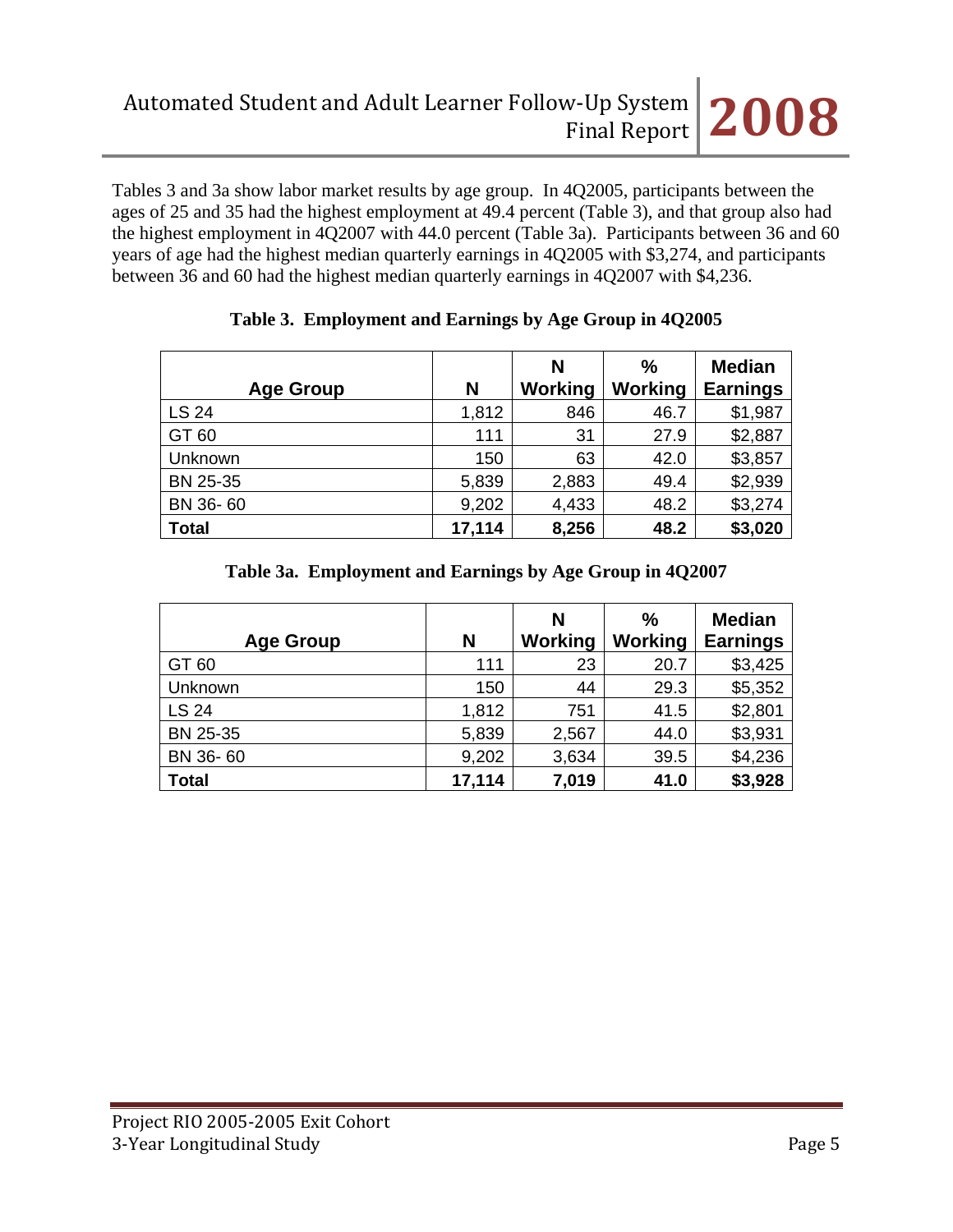Tables 4 and 4a show employment and earnings by Education Level. Participants with a baccalaureate (BA) and above had the highest employment in 4Q2005 with 54.7 percent employed. Participants with a BA and above also had the highest median quarterly earnings with \$3,832. Three years after exit, that group again had the highest employment with 47.8 percent employed, and the highest median quarterly earnings with \$5,081.

|                        |        | N       | $\frac{0}{0}$  | <b>Median</b>   |
|------------------------|--------|---------|----------------|-----------------|
| <b>Education Level</b> | N      | Working | <b>Working</b> | <b>Earnings</b> |
| BA and above           | 276    | 151     | 54.7           | \$3,832         |
| No grade               | 353    | 127     | 36.0           | \$2,820         |
| Elementary/ESL         | 749    | 298     | 39.8           | \$2,784         |
| More than HS           | 2,216  | 1,201   | 54.2           | \$3,332         |
| High School/GED        | 13,520 | 6,479   | 47.9           | \$2,945         |
| <b>Total</b>           | 17,114 | 8,256   | 48.2           | \$3,020         |

#### **Table 4. Employment and Earnings by Education Level in 4Q2005**

#### **Table 4a. Employment and Earnings by Education Level in 4Q2007**

|                        |        | N       | $\frac{0}{0}$ | <b>Median</b>   |
|------------------------|--------|---------|---------------|-----------------|
| <b>Education Level</b> | N      | Working | Working       | <b>Earnings</b> |
| BA and above           | 276    | 132     | 47.8          | \$5,081         |
| No grade               | 353    | 114     | 32.3          | \$4,116         |
| Elementary/ESL         | 749    | 248     | 33.1          | \$3,818         |
| More than HS           | 2,216  | 987     | 44.5          | \$4,697         |
| <b>High School/GED</b> | 13,520 | 5,538   | 41.0          | \$3,797         |
| <b>Total</b>           | 17,114 | 7,019   | 41.0          | \$3,928         |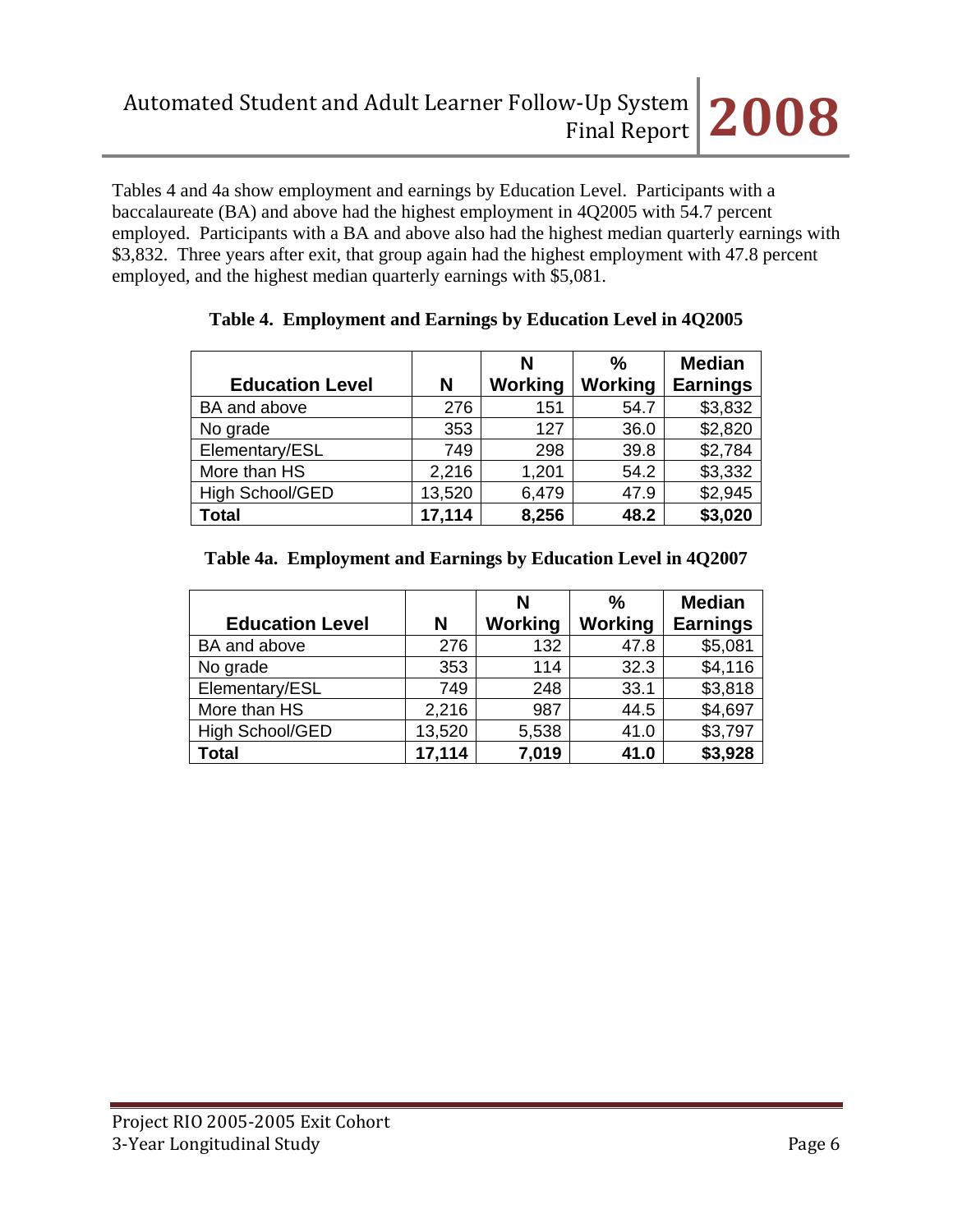Tables 5 and 5a show employment and earnings by service received for 4Q2005 and 4Q2007, respectively. At the baseline measure, participants who had received Core Work Search had the highest employment with 48.7 percent employed, and those receiving Supportive Services had the highest median quarterly earnings with \$4,032. In 4Q2007, participants receiving Supportive Services again had the highest median quarterly earnings with \$4,520, as well as the highest employment with 47.0 percent employed.

| <b>Service</b>              | N      | N<br>Working | ℅<br>Working | <b>Median</b><br><b>Earnings</b> |
|-----------------------------|--------|--------------|--------------|----------------------------------|
| <b>Marketing Incentives</b> | 18     | 8            | 44.4         | \$1,889                          |
| <b>Supportive Services</b>  | 83     | 34           | 41.0         | \$4,032                          |
| Procedural                  | 420    | 182          | 43.3         | \$2,837                          |
| <b>Support Activities</b>   | 488    | 197          | 40.4         | \$3,226                          |
| Core Work Search            | 16,105 | 7,835        | 48.7         | \$3,015                          |
| <b>Total</b>                | 17,114 | 8,256        | 48.2         | \$3,020                          |

#### **Table 5. Employment and Earnings by Service Received in 4Q2005**

#### **Table 5a. Employment and Earnings by Service Received in 4Q2007**

| <b>Service</b>              | N      | N<br>Working | $\%$<br>Working | <b>Median</b><br><b>Earnings</b> |
|-----------------------------|--------|--------------|-----------------|----------------------------------|
| <b>Marketing Incentives</b> | 18     | 6            | 33.3            | \$1,312                          |
| <b>Supportive Services</b>  | 83     | 39           | 47.0            | \$4,520                          |
| Procedural                  | 420    | 162          | 38.6            | \$4,111                          |
| <b>Support Activities</b>   | 488    | 195          | 40.0            | \$4,109                          |
| <b>Core Work Search</b>     | 16,105 | 6,617        | 41.1            | \$3,912                          |
| <b>Total</b>                | 17,114 | 7,019        | 41.0            | \$3,928                          |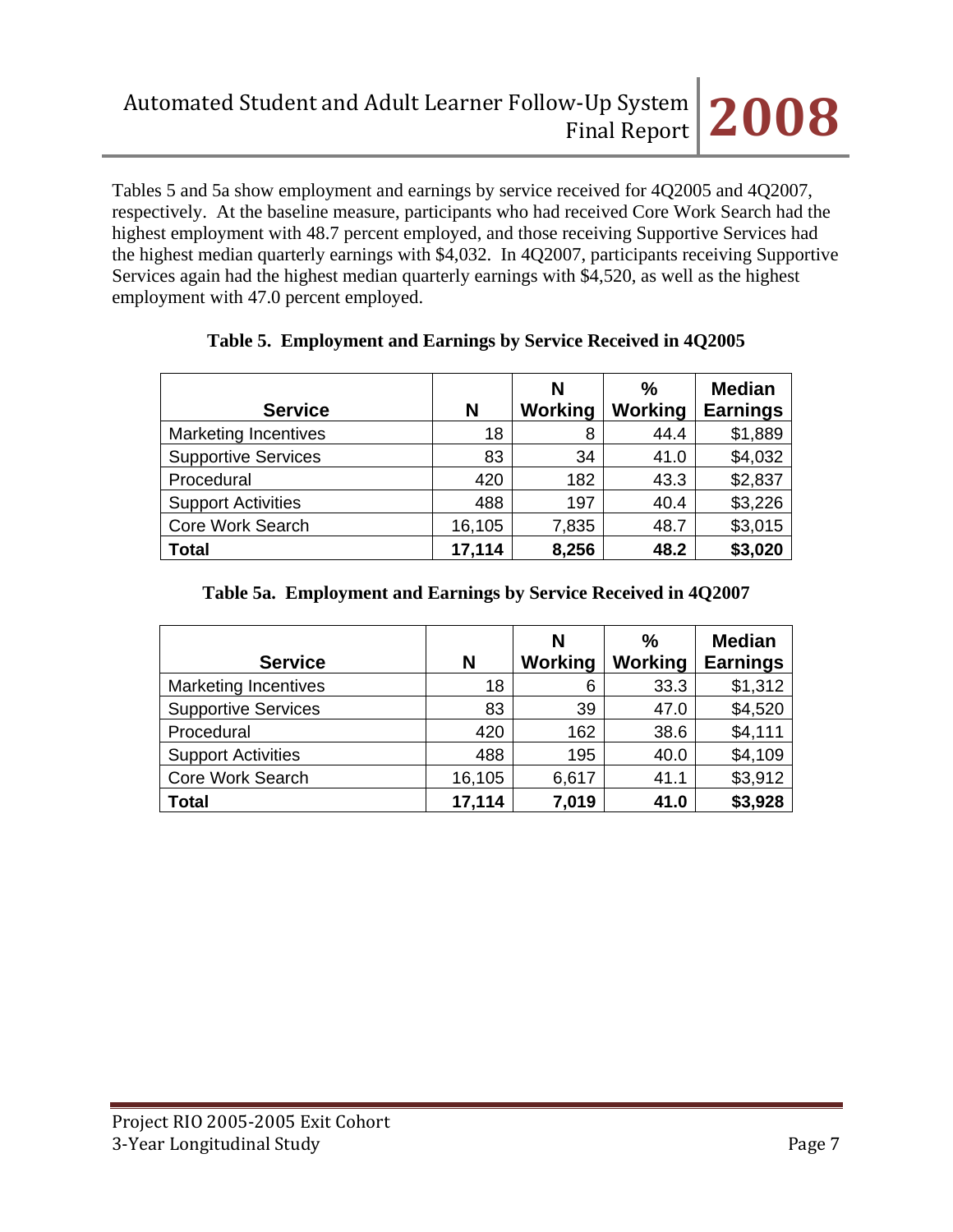Participants from the Work Against Recidivism (WAR) correctional division had the highest employment in 4Q2005 with 53.6 percent employed (Table 6), as well as having the highest median quarterly earnings with \$4,024. In 4Q2007 (Table 6a), participants from the TYC division had the highest employment with 45.9 percent and participants from the ESP division had the highest median earnings with \$5,643.

|                                  |        | N       | ℅       | <b>Median</b>   |
|----------------------------------|--------|---------|---------|-----------------|
| <b>RIO Correctional Division</b> | N      | Working | Working | <b>Earnings</b> |
| <b>ESP</b>                       | 41     | 19      | 46.3    | \$1,593         |
| Work Against Recidivism (WAR)    | 112    | 60      | 53.6    | \$4,024         |
| <b>TYC</b>                       | 231    | 97      | 42.0    | \$1,164         |
| <b>State Jail Division</b>       | 1.924  | 890     | 46.3    | \$2,549         |
| <b>Institutional Division</b>    | 14,806 | 7,190   | 48.6    | \$3,093         |
| <b>Total</b>                     | 17,114 | 8,256   | 48.2    | \$3,020         |

#### **Table 6. Employment and Earnings by RIO Correctional Division in 4Q2005**

#### **Table 6a. Employment and Earnings by RIO Correctional Division in 4Q2007**

| <b>RIO Correctional Division</b> | N      | N<br>Working | $\frac{0}{0}$<br><b>Working</b> | <b>Median</b><br><b>Earnings</b> |
|----------------------------------|--------|--------------|---------------------------------|----------------------------------|
| <b>ESP</b>                       | 41     | 13           | 31.7                            | \$5,643                          |
| Work Against Recidivism (WAR)    | 112    | 45           | 40.2                            | \$5,592                          |
| <b>TYC</b>                       | 231    | 106          | 45.9                            | \$1,669                          |
| <b>State Jail Division</b>       | 1,924  | 793          | 41.2                            | \$3,285                          |
| <b>Institutional Division</b>    | 14,806 | 6,062        | 40.9                            | \$4,054                          |
| <b>Total</b>                     | 17,114 | 7,019        | 41.0                            | \$3,928                          |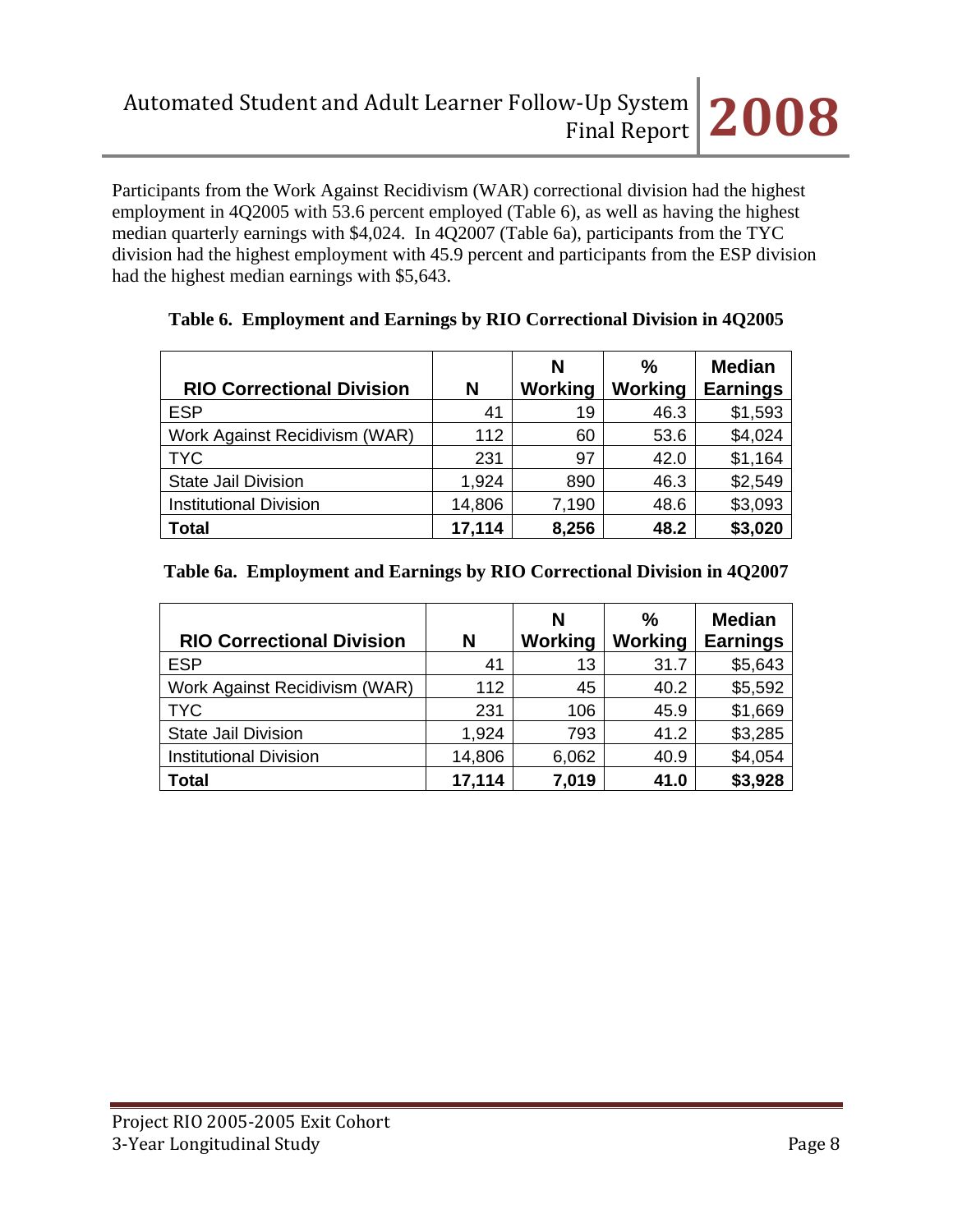Table 7 shows employment and earnings by Local Workforce Development Area (LWDA). Permian Basin LWDA had the highest percentage of program exiters employed during 4Q2005 with 61.3 percent employed, and the highest employment in 4Q2007 with 48.5 percent employed. Middle Rio Grande LWDA and North Texas LWDA posted the highest median earnings at 4Q2005 with \$3,655. Permian Basin LWDA had the highest median earnings at the 3-year snapshot with \$5,811.

|                         |                 |                 | All Working in 4Q2005 |                 |                 | All Working in 4Q2007 |         |                 |  |
|-------------------------|-----------------|-----------------|-----------------------|-----------------|-----------------|-----------------------|---------|-----------------|--|
|                         |                 | $\mathbf N$     | $\frac{0}{0}$         | <b>Median</b>   |                 | $\mathbf N$           | %       | <b>Median</b>   |  |
| <b>LWDA</b>             | N               | Working         | Working               | <b>Earnings</b> | N               | Working               | Working | <b>Earnings</b> |  |
| Alamo                   | 1,924           | 988             | 51.4                  | \$3,043         | 1,924           | 809                   | 42.1    | \$3,493         |  |
| <b>Brazos Valley</b>    | 153             | 74              | 48.4                  | \$3,779         | 153             | 68                    | 44.4    | \$3,859         |  |
| <b>Cameron County</b>   | 290             | 159             | 54.8                  | \$2,887         | 290             | 117                   | 40.3    | \$3,923         |  |
| Capital Area            | 1,035           | 455             | 44.0                  | \$2,800         | 1,035           | 401                   | 38.7    | \$3,952         |  |
| <b>Central Texas</b>    | 358             | 190             | 53.1                  | \$3,016         | 358             | 162                   | 45.3    | \$3,726         |  |
| <b>Coastal Bend</b>     | 309             | 149             | 48.2                  | \$2,915         | 309             | 114                   | 36.9    | \$4,077         |  |
| Concho Valley           | 138             | 70              | 50.7                  | \$2,471         | 138             | 60                    | 43.5    | \$3,953         |  |
| Dallas                  | 2,055           | 906             | 44.1                  | \$2,791         | 2,055           | 837                   | 40.7    | \$3,680         |  |
| Deep East Texas         | 445             | 200             | 44.9                  | \$2,972         | 445             | 192                   | 43.2    | \$3,405         |  |
| <b>East Texas</b>       | 779             | 411             | 52.8                  | \$3,433         | 779             | 330                   | 42.4    | \$4,080         |  |
| Golden Crescent         | 223             | 123             | 55.2                  | \$3,013         | 223             | 101                   | 45.3    | \$3,606         |  |
| Gulf Coast              | 3,553           | 1,560           | 43.9                  | \$3,310         | 3,553           | 1,367                 | 38.5    | \$4,343         |  |
| Heart of Texas          | 228             | 133             | 58.3                  | \$2,540         | 228             | 91                    | 39.9    | \$4,235         |  |
| Lower Rio Grande        |                 |                 |                       |                 |                 |                       |         |                 |  |
| Valley                  | 249             | 104             | 41.8                  | \$2,855         | 249             | 104                   | 41.8    | \$3,531         |  |
| Middle Rio Grande       | $\overline{76}$ | 42              | $\overline{55.3}$     | \$3,655         | 76              | 31                    | 40.8    | \$3,950         |  |
| Missing/Other           | $\overline{32}$ | $\overline{14}$ | 43.8                  | \$2,484         | $\overline{32}$ | 14                    | 43.8    | \$5,357         |  |
| <b>North Central</b>    | 583             | 282             | 48.4                  | \$3,401         | 583             | 251                   | 43.1    | \$4,818         |  |
| North East Texas        | 151             | 82              | 54.3                  | \$3,068         | 151             | 68                    | 45.0    | \$3,649         |  |
| North Texas             | 157             | 80              | 51.0                  | \$3,655         | 157             | 64                    | 40.8    | \$3,618         |  |
| Panhandle               | 334             | 172             | 51.5                  | \$3,423         | 334             | 148                   | 44.3    | \$4,801         |  |
| Permian Basin           | 297             | 182             | 61.3                  | \$3,320         | 297             | 144                   | 48.5    | \$5,811         |  |
| <b>Rural Capital</b>    | 243             | 111             | 45.7                  | \$2,538         | 243             | 100                   | 41.2    | \$4,482         |  |
| South East Texas        | 674             | 313             | 46.4                  | \$2,654         | 674             | 247                   | 36.7    | \$4,169         |  |
| South Plains            | 526             | 291             | 55.3                  | \$2,633         | 526             | 244                   | 46.4    | \$3,231         |  |
| South Texas             | 75              | $\overline{31}$ | $\overline{4}1.3$     | \$2,504         | $\overline{75}$ | $\overline{28}$       | 37.3    | \$4,536         |  |
| <b>Tarrant County</b>   | 1,382           | 687             | 49.7                  | \$3,143         | 1,382           | 574                   | 41.5    | \$4,216         |  |
| Texoma                  | 161             | 77              | 47.8                  | \$3,638         | 161             | 72                    | 44.7    | \$3,458         |  |
| <b>Upper Rio Grande</b> | 285             | 151             | 53.0                  | \$2,555         | 285             | 115                   | 40.4    | \$2,984         |  |
| <b>West Central</b>     | 399             | 219             | 54.9                  | \$2,715         | 399             | 166                   | 41.6    | \$3,406         |  |
| <b>Total</b>            | 17,114          | 8,256           | 48.2                  | \$3,020         | 17,114          | 7,019                 | 41.0    | \$3,928         |  |

# **Table 7. Employment and Earnings by LWDA**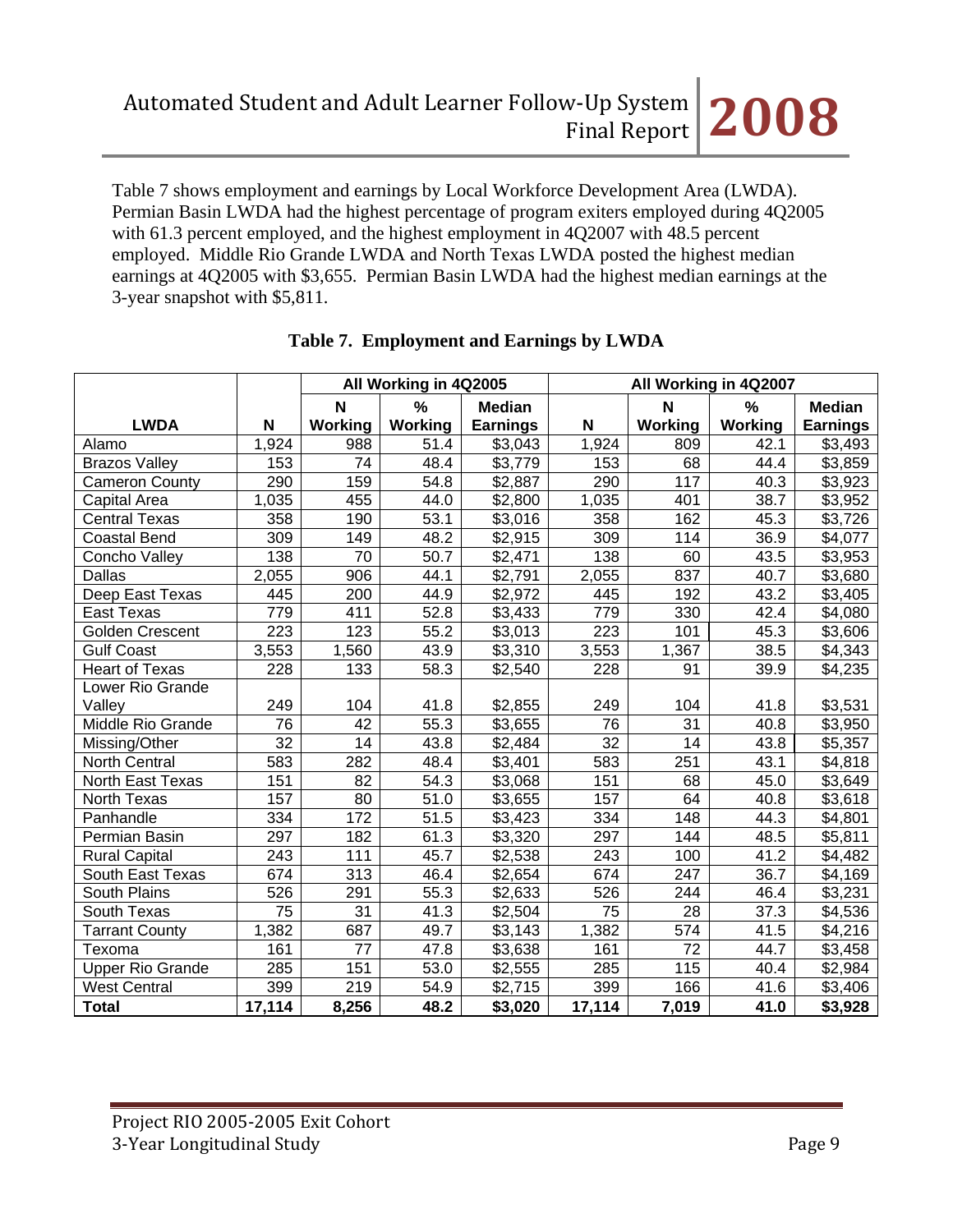Employment Services was the most common industry of employment for program exiters working at 4Q2005 (Table 8). Limited-Service Eating Places and Full-Service Restaurants were the second and third most common industries of employment. Participants employed in the Support Activities for Mining sector had the highest median earnings with \$5,934.

|                                            | N       | <b>Median</b>   | <b>NAICS</b> |
|--------------------------------------------|---------|-----------------|--------------|
| <b>Industry of Employment</b>              | Working | <b>Earnings</b> | Code         |
| <b>Employment Services</b>                 | 1,698   | \$1,491         | 5613         |
| <b>Limited-Service Eating Places</b>       | 524     | \$1,883         | 7222         |
| <b>Full-Service Restaurants</b>            | 381     | \$2,215         | 7221         |
| <b>Building Equipment Contractors</b>      | 275     | \$4,327         | 2382         |
| Services to Buildings and Dwellings        | 203     | \$2,455         | 5617         |
| Automotive Repair and Maintenance          | 186     | \$3,089         | 8111         |
| Nonresidential Building Construction       | 182     | \$5,098         | 2362         |
| <b>Support Activities for Mining</b>       | 165     | \$5,934         | 2131         |
| <b>Building Finishing Contractors</b>      | 142     | \$3,865         | 2383         |
| <b>Architectural and Structural Metals</b> |         |                 |              |
| Manufacturing                              | 141     | \$3,676         | 3323         |

|  |  |  | Table 8. Top 10 Industries of Employment for All Working in 4Q2005 |  |  |
|--|--|--|--------------------------------------------------------------------|--|--|
|--|--|--|--------------------------------------------------------------------|--|--|

Table 9 shows the top ten industries of employment for all working in the  $4<sup>th</sup>$  quarter of 2007. Employment Services was still the most common industry sector of employment, followed again by Limited-Service Eating Places and Full-Service Restaurants. Former participants employed in the Support Activities for Mining sector had the highest median earnings with \$10,121.

**Table 9. Top 10 Industries of Employment for All Working in 4Q2007** 

|                                          | N       | <b>Median</b>   | <b>NAICS</b> |
|------------------------------------------|---------|-----------------|--------------|
| <b>Industry of Employment</b>            | Working | <b>Earnings</b> | Code         |
| <b>Employment Services</b>               | 1,323   | \$1,704         | 5613         |
| <b>Limited-Service Eating Places</b>     | 442     | \$2,145         | 7222         |
| <b>Full-Service Restaurants</b>          | 297     | \$2,748         | 7221         |
| <b>Building Equipment Contractors</b>    | 232     | \$6,194         | 2382         |
| Animal Slaughtering and Processing       | 193     | \$3,599         | 3116         |
| <b>Support Activities for Mining</b>     | 181     | \$10,121        | 2131         |
| Nonresidential Building Construction     | 164     | \$7,461         | 2362         |
| <b>Automotive Repair and Maintenance</b> | 144     | \$3,993         | 8111         |
| Services to Buildings and Dwellings      | 142     | \$2,849         | 5617         |
| Foundation, Structure, and Building      |         |                 |              |
| <b>Exterior Contractors</b>              | 120     | \$4,687         | 2381         |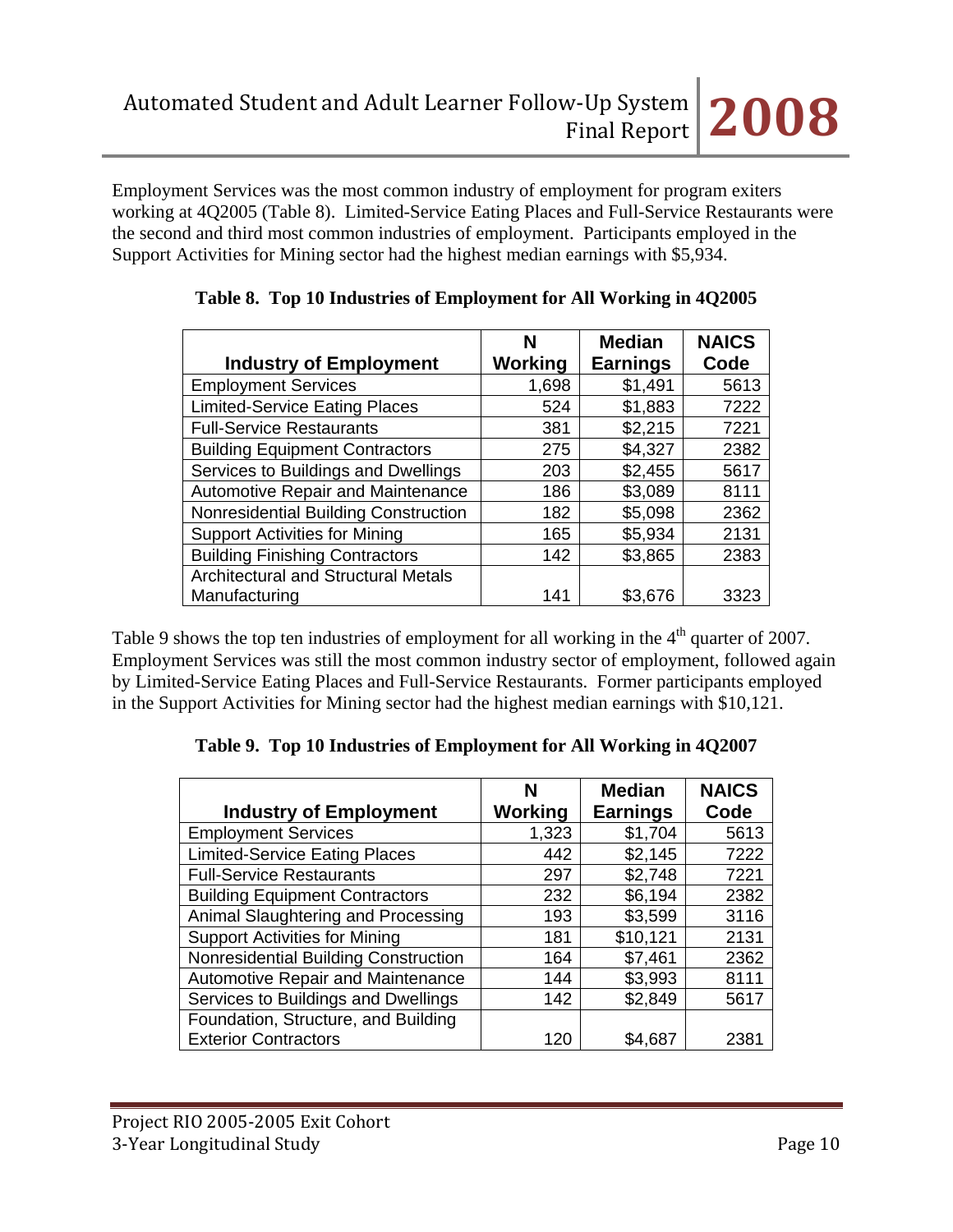## **B. Individuals Found Working in Both Study Periods**

The first part of this study looked at a snapshot of labor market outcomes for Project RIO participants who exited in PY 2005. This part of the study is designed to more closely examine the outcomes associated with continued employment. Labor market data for participants who were found working in 4Q2005 and also found working in the  $4<sup>th</sup>$  quarter of 2007 were analyzed.

Male participants showed the highest employment retention between study periods at 57.4 percent (Table 10). Male participants had the highest median earnings at 4Q2007 with \$4,931. Males also had the highest earnings gains over the study period, earning \$1,745 more in 4Q2007 than in 4Q2005. Overall employment retention for the cohort over the study period was 57.3 percent, with median earnings of \$4,620 and earnings gains of \$1,600.

|              |        |         |                            |                 | Working in 4Q2005 and |                |                           |          |  |
|--------------|--------|---------|----------------------------|-----------------|-----------------------|----------------|---------------------------|----------|--|
|              |        |         | Working in 4Q2005          |                 |                       | 4Q2007         |                           |          |  |
|              |        | Ν       | <b>Median</b><br>$\%$<br>% |                 |                       | <b>Median</b>  | <b>Earnings</b><br>Gains/ |          |  |
| Gender       | N      | Working | <b>Working</b>             | <b>Earnings</b> | Working               | <b>Working</b> | <b>Earnings</b>           | (Losses) |  |
| Female       | 2,508  | 1,219   | 48.6                       | \$2,289         | 695                   | 57.0           | \$3,098                   | \$809    |  |
| Male         | 14,341 | 6,937   | 48.4                       | \$3,186         | 3,979                 | 57.4           | \$4,931                   | \$1,745  |  |
| Other        | 265    | 100     | 37.7                       | \$3,780         | 57                    | 57.0           | \$5,880                   | \$2,100  |  |
| <b>Total</b> | 17,114 | 8,256   | 48.2                       | \$3,020         | 4,731                 | 57.3           | \$4,620                   | \$1,600  |  |

#### **Table 10. Employment Retention and Earnings Gains by Gender**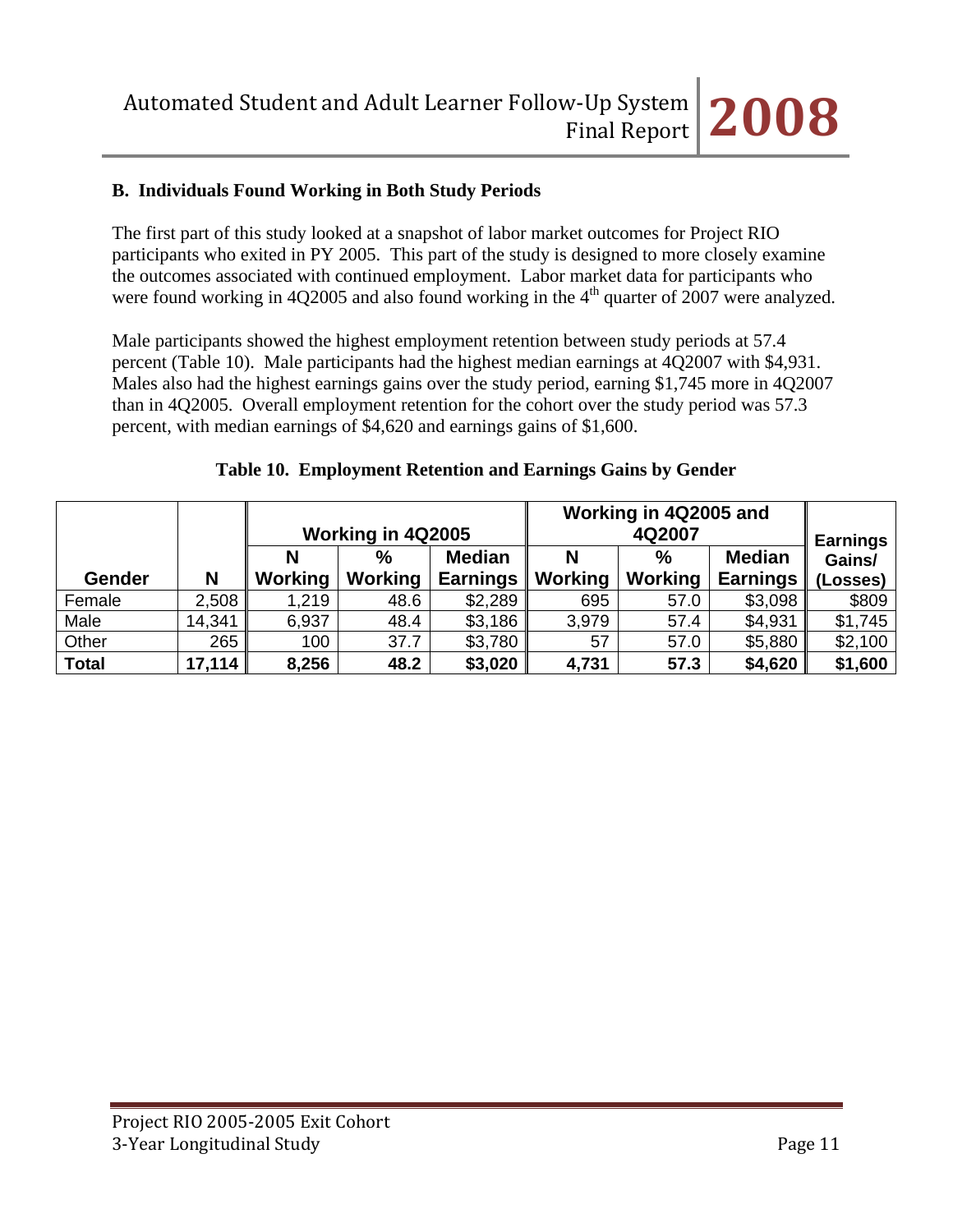Table 11 shows that Native American participants had employment retention of 64.6 percent, the highest in the group. Whites had the highest earnings gains over the period at \$2,055. Asians had the second highest earnings gains over the period at \$1,816, despite the small size of that subgroup.

|                                               |        |              | Working in 4Q2005        |                                  |              | Working in 4Q2005 and<br>4Q2007 |                                  |                                       |  |
|-----------------------------------------------|--------|--------------|--------------------------|----------------------------------|--------------|---------------------------------|----------------------------------|---------------------------------------|--|
| <b>Ethnicity</b>                              | N      | N<br>Working | $\frac{0}{0}$<br>Working | <b>Median</b><br><b>Earnings</b> | Ν<br>Working | %<br><b>Working</b>             | <b>Median</b><br><b>Earnings</b> | <b>Earnings</b><br>Gains/<br>(Losses) |  |
| <b>Hawaiian Native</b><br>or Pacific Islander | 15     | 8            | 53.3                     | \$2,780                          | n/a          | 50.0                            | \$3,982                          | \$1,202                               |  |
| Asian                                         | 58     | 33           | 56.9                     | \$3,697                          | 18           | 54.5                            | \$5,730                          | \$2,033                               |  |
| <b>Native American</b>                        | 135    | 65           | 48.2                     | \$2,131                          | 42           | 64.6                            | \$3,394                          | \$1,263                               |  |
| Other                                         | 432    | 174          | 40.3                     | \$3,706                          | 100          | 57.5                            | \$5,246                          | \$1,540                               |  |
| White                                         | 4,546  | 2,187        | 48.1                     | \$3,285                          | 1,195        | 54.6                            | \$5,340                          | \$2,055                               |  |
| Hispanic                                      | 4,612  | 2,378        | 51.6                     | \$3,139                          | 1,437        | 60.4                            | \$4,717                          | \$1,578                               |  |
| <b>Black</b>                                  | 7,316  | 3,411        | 46.6                     | \$2,660                          | 1,935        | 56.7                            | \$4,175                          | \$1,515                               |  |
| <b>Total</b>                                  | 17,114 | 8,256        | 48.2                     | \$3,020                          | 4,731        | 57.3                            | \$4,620                          | \$1,600                               |  |

#### **Table 11. Employment Retention and Earnings Gains by Ethnicity**

Note: Cells with values smaller than 5 are marked "n/a" to protect the privacy of cohort members.

Excluding participants whose age was unknown, those between the ages of 25 and 35 had the greatest employment retention over the study period at 58.6 percent (Table 12). That group also showed the greatest earnings gains over the period, with median earnings \$1,642 higher in 4Q2007 than in 4Q2005.

|  | Table 12. Employment Retention and Earnings Gains by Age Group |  |  |
|--|----------------------------------------------------------------|--|--|
|  |                                                                |  |  |

|                  |        |                     | Working in 4Q2005      |                                  |                     | Working in 4Q2005 and<br>4Q2007 |                                  |                                       |  |
|------------------|--------|---------------------|------------------------|----------------------------------|---------------------|---------------------------------|----------------------------------|---------------------------------------|--|
| <b>Age Group</b> | N      | N<br><b>Working</b> | $\%$<br><b>Working</b> | <b>Median</b><br><b>Earnings</b> | N<br><b>Working</b> | $\%$<br><b>Working</b>          | <b>Median</b><br><b>Earnings</b> | <b>Earnings</b><br>Gains/<br>(Losses) |  |
| LS 24            | 1,812  | 846                 | 46.7                   | \$1,987                          | 462                 | 54.6                            | \$3,592                          | \$1,605                               |  |
| GT 60            | 111    | 31                  | 27.9                   | \$2,887                          | 12                  | 38.7                            | \$3,074                          | \$187                                 |  |
| <b>Unknown</b>   | 150    | 63                  | 42.0                   | \$3,857                          | 33                  | 52.4                            | \$5,736                          | \$1,879                               |  |
| BN 25-35         | 5,839  | 2,883               | 49.4                   | \$2,939                          | 1,690               | 58.6                            | \$4,581                          | \$1,642                               |  |
| BN 36-60         | 9,202  | 4,433               | 48.2                   | \$3,274                          | 2,534               | 57.2                            | \$4,841                          | \$1,567                               |  |
| <b>Total</b>     | 17,114 | 8,256               | 48.2                   | \$3,020                          | 4,731               | 57.3                            | \$4,620                          | \$1,600                               |  |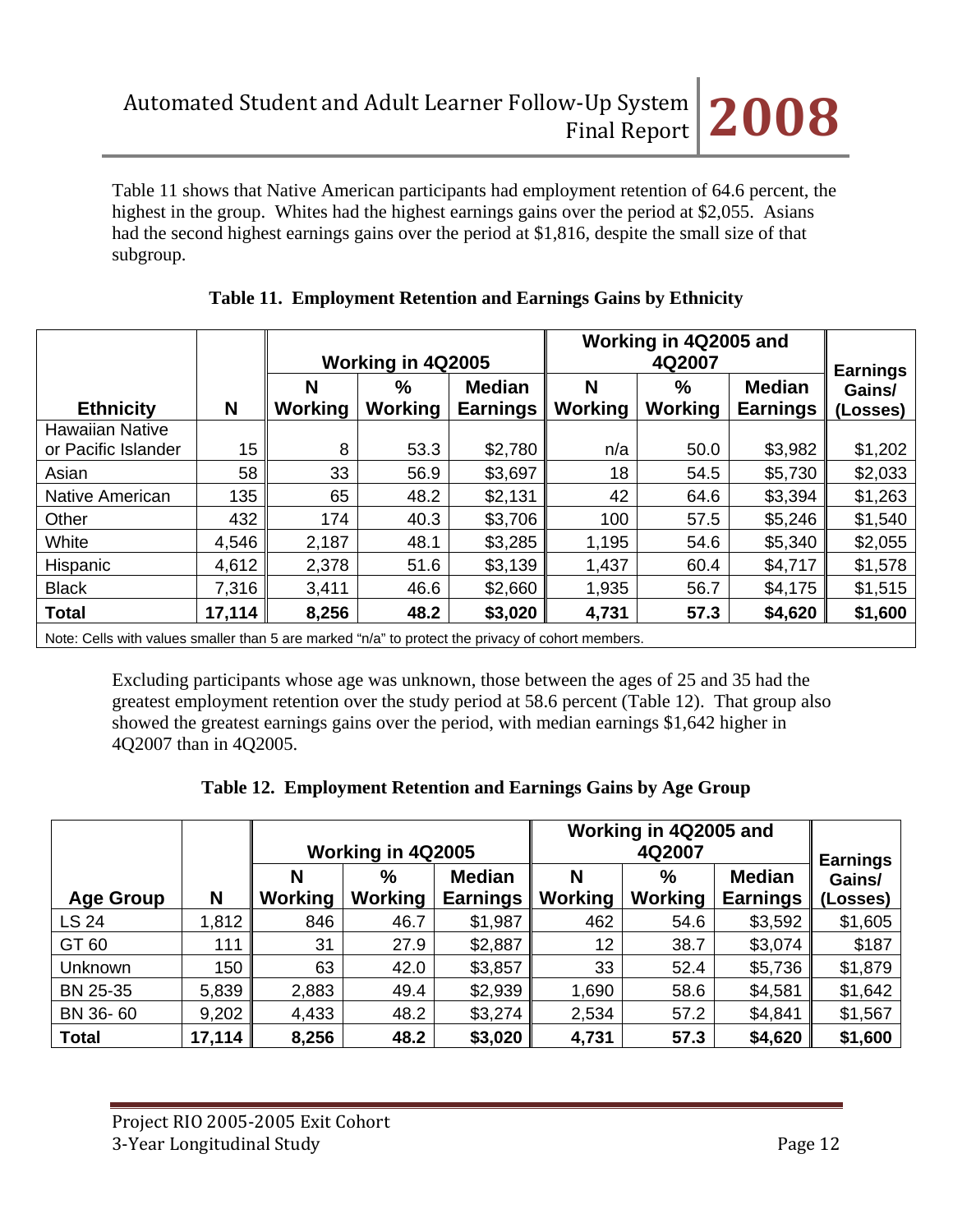Participants with a BA and above had the highest employment retention over the study period at 60.9 percent (Table 13). They also had the highest earnings gains over the study period at \$2,086, along with participants with more than a high school diploma.

|                  |        | Working in 4Q2005 and |                   |                 |                |         |                 |                           |  |
|------------------|--------|-----------------------|-------------------|-----------------|----------------|---------|-----------------|---------------------------|--|
|                  |        |                       | Working in 4Q2005 |                 |                | 4Q2007  |                 |                           |  |
| <b>Education</b> |        | N                     | $\%$              | <b>Median</b>   | N              | %       | <b>Median</b>   | <b>Earnings</b><br>Gains/ |  |
| Level            | N      | <b>Working</b>        | Working           | <b>Earnings</b> | <b>Working</b> | Working | <b>Earnings</b> | (Losses)                  |  |
| BA and above     | 276    | 151                   | 54.7              | \$3,832         | 92             | 60.9    | \$5,918         | \$2,086                   |  |
| No grade         | 353    | 127                   | 36.0              | \$2,820         | 74             | 58.3    | \$4,525         | \$1,705                   |  |
| Elementary/ESL   | 749    | 298                   | 39.8              | \$2,784         | 159            | 53.4    | \$4,657         | \$1,873                   |  |
| More than HS     | 2,216  | 1,201                 | 54.2              | \$3,332         | 719            | 59.9    | \$5,418         | \$2,086                   |  |
| High School/GED  | 13,520 | 6,479                 | 47.9              | \$2,945         | 3,687          | 56.9    | \$4,500         | \$1,555                   |  |
| <b>Total</b>     | 17,114 | 8,256                 | 48.2              | \$3,020         | 4,731          | 57.3    | \$4,620         | \$1,600                   |  |

**Table 13. Employment Retention and Earnings Gains by Education Level**

Table 14 shows employment retention and earnings gains by service received. Participants receiving Support Activities had the highest employment retention with 61.4 percent, while those receiving Procedural services had the highest earnings gains with \$2,065.

|  | Table 14. Employment Retention and Earnings Gains by Service Received |  |  |  |  |  |  |
|--|-----------------------------------------------------------------------|--|--|--|--|--|--|
|--|-----------------------------------------------------------------------|--|--|--|--|--|--|

|                           |        |              | Working in 4Q2005 |                                  | Working in 4Q2005 and | <b>Earnings</b>     |                                  |                    |
|---------------------------|--------|--------------|-------------------|----------------------------------|-----------------------|---------------------|----------------------------------|--------------------|
| <b>Service</b>            | N      | N<br>Working | %<br>Working      | <b>Median</b><br><b>Earnings</b> | Ν<br>Working          | %<br><b>Working</b> | <b>Median</b><br><b>Earnings</b> | Gains/<br>(Losses) |
| Marketing                 |        |              |                   |                                  |                       |                     |                                  |                    |
| Incentives                | 18     | 8            | 44.4              | \$1,889                          | n/a                   | 50.0                | \$1,312                          | (\$577)            |
| Supportive                |        |              |                   |                                  |                       |                     |                                  |                    |
| <b>Services</b>           | 83     | 34           | 41.0              | \$4,032                          | 20                    | 58.8                | \$3,629                          | (\$403)            |
| Procedural                | 420    | 182          | 43.3              | \$2,837                          | 105                   | 57.7                | \$4,902                          | \$2,065            |
| <b>Support Activities</b> | 488    | 197          | 40.4              | \$3,226                          | 121                   | 61.4                | \$4,772                          | \$1,546            |
| Core Work                 |        |              |                   |                                  |                       |                     |                                  |                    |
| Search                    | 16,105 | 7,835        | 48.7              | \$3,015                          | 4,481                 | 57.2                | \$4,618                          | \$1,603            |
| <b>Total</b>              | 17,114 | 8,256        | 48.2              | \$3,020                          | 4,731                 | 57.3                | \$4,620                          | \$1,600            |

Note: Cells with values smaller than 5 are marked "n/a" to protect the privacy of cohort members.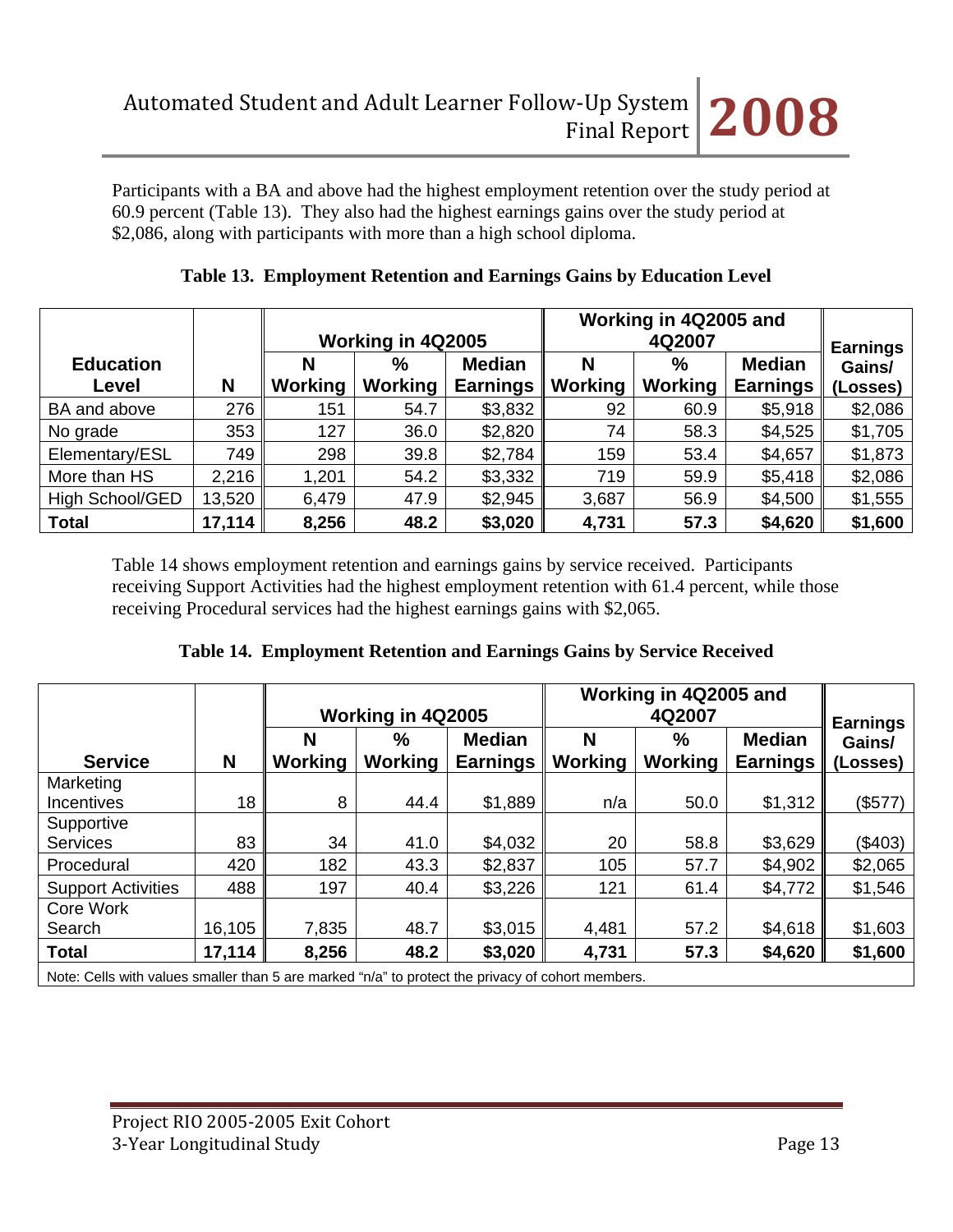RIO exiters from the WAR correctional division had the highest employment retention over the study period at 63.3 percent (Table 15), while participants from the ESP Division had the highest earnings gains over the period at \$4,800.

|                | Working in 4Q2005                             |                 |                | <b>Earnings</b> |                 |                                                                                                  |
|----------------|-----------------------------------------------|-----------------|----------------|-----------------|-----------------|--------------------------------------------------------------------------------------------------|
| N              | $\%$                                          | <b>Median</b>   | N              | $\%$            | <b>Median</b>   | Gains/                                                                                           |
| <b>Working</b> | <b>Working</b>                                | <b>Earnings</b> | <b>Working</b> | Working         | <b>Earnings</b> | (Losses)                                                                                         |
| 19             | 46.3                                          | \$1,593         |                | 36.8            | \$6,393         | \$4,800                                                                                          |
| 60             | 53.6                                          | \$4,024         | 38             | 63.3            | \$5,984         | \$1,960                                                                                          |
| 97             | 42.0                                          | \$1,164         | 52             | 53.6            | \$2,381         | \$1,217                                                                                          |
|                |                                               |                 |                |                 |                 |                                                                                                  |
| 890            | 46.3                                          | \$2,549         | 513            | 57.6            | \$4,053         | \$1,504                                                                                          |
|                |                                               |                 |                |                 |                 |                                                                                                  |
| 7,190          | 48.6                                          | \$3,093         | 4,121          | 57.3            | \$4,727         | \$1,634                                                                                          |
| 8,256          | 48.2                                          | \$3,020         | 4,731          | 57.3            | \$4,620         | \$1,600                                                                                          |
|                | 41<br>112<br>231<br>1,924<br>14,806<br>17,114 |                 |                |                 |                 | Note: Cells with values smaller than 5 are marked "n/a" to protect the privacy of cohort members |

# **Table 15. Employment Retention and Earnings Gains by RIO Correctional Division**

Note: Cells with values smaller than 5 are marked "n/a" to protect the privacy of cohort members.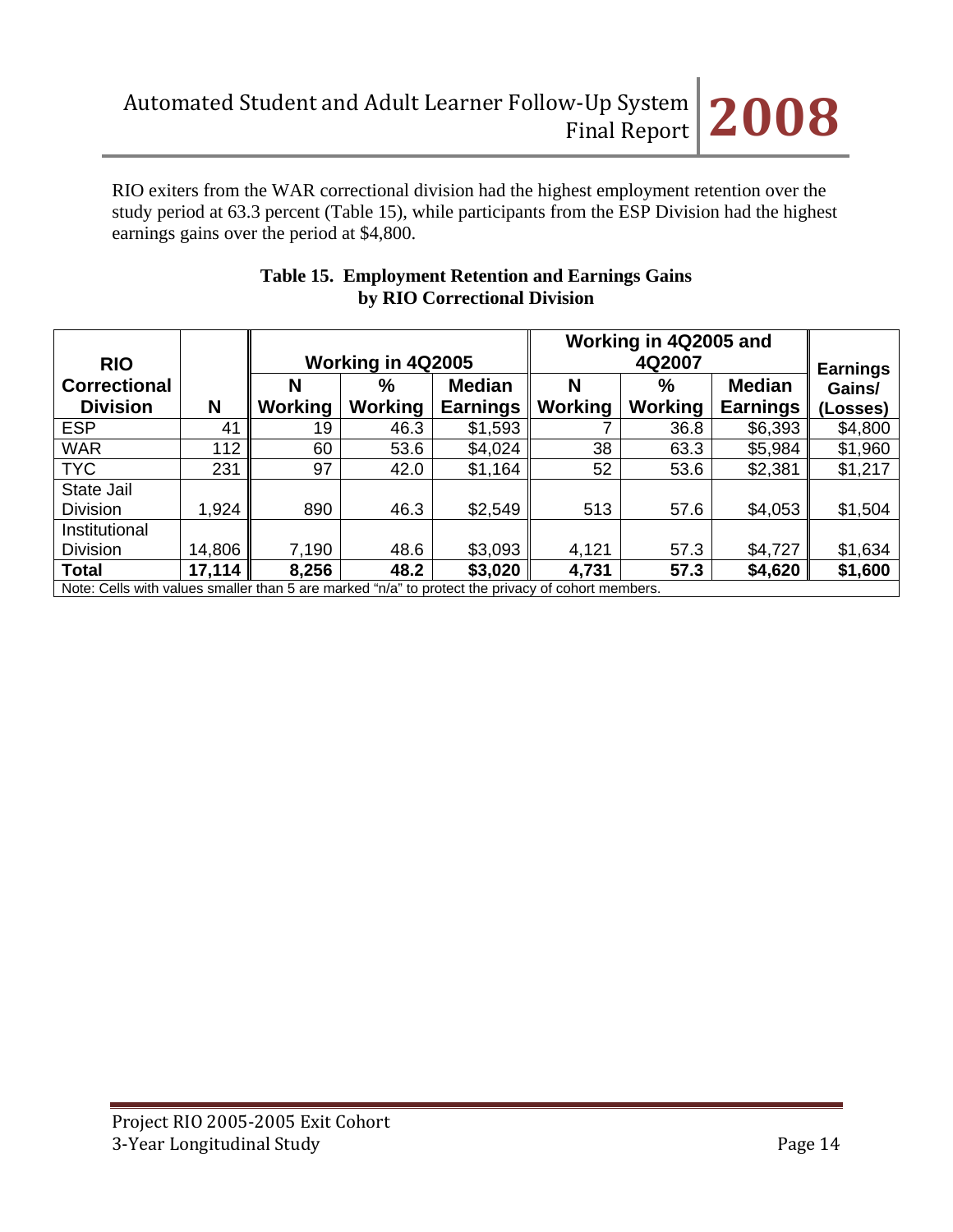Exiters from the Texoma LWDA had the highest employment retention of the cohort at 62.3 percent (Table 16). Participants from Permian Basin LWDA had the highest median earnings at 4Q2007 with \$6,273 (Table 16). Participants from Permian Basin LWDA also had the highest median earnings gains over the study period with \$2,953, followed most closely by Rural Capital LWDA exiters with earnings gains of \$2,804.

|                         |        | Working in 4Q2005 |         |                 | Working in 4Q2005 and | <b>Earnings</b> |                 |          |
|-------------------------|--------|-------------------|---------|-----------------|-----------------------|-----------------|-----------------|----------|
|                         |        | N                 | $\%$    | <b>Median</b>   | N                     | $\%$            | <b>Median</b>   | Gains/   |
| <b>LWDA</b>             | N      | Working           | Working | <b>Earnings</b> | <b>Working</b>        | Working         | <b>Earnings</b> | (Losses) |
| Alamo                   | 1,924  | 988               | 51.4    | \$3,043         | 578                   | 58.5            | \$4,105         | \$1,062  |
| <b>Brazos Valley</b>    | 153    | 74                | 48.4    | \$3,779         | 40                    | 54.1            | \$5,197         | \$1,418  |
| <b>Cameron County</b>   | 290    | 159               | 54.8    | \$2,887         | 84                    | 52.8            | \$4,498         | \$1,611  |
| Capital Area            | 1,035  | 455               | 44.0    | \$2,800         | 270                   | 59.3            | \$4,597         | \$1,797  |
| <b>Central Texas</b>    | 358    | 190               | 53.1    | \$3,016         | 111                   | 58.4            | \$4,315         | \$1,299  |
| <b>Coastal Bend</b>     | 309    | 149               | 48.2    | \$2,915         | 72                    | 48.3            | \$4,930         | \$2,015  |
| Concho Valley           | 138    | 70                | 50.7    | \$2,471         | 43                    | 61.4            | \$4,042         | \$1,571  |
| <b>Dallas</b>           | 2,055  | 906               | 44.1    | \$2,791         | 529                   | 58.4            | \$4,150         | \$1,359  |
| Deep East Texas         | 445    | 200               | 44.9    | \$2,972         | 119                   | 59.5            | \$4,094         | \$1,122  |
| <b>East Texas</b>       | 779    | 411               | 52.8    | \$3,433         | 226                   | 55.0            | \$5,238         | \$1,805  |
| <b>Golden Crescent</b>  | 223    | 123               | 55.2    | \$3,013         | 72                    | 58.5            | \$4,359         | \$1,346  |
| <b>Gulf Coast</b>       | 3,553  | 1,560             | 43.9    | \$3,310         | 894                   | 57.3            | \$5,239         | \$1,929  |
| <b>Heart of Texas</b>   | 228    | 133               | 58.3    | \$2,540         | 73                    | 54.9            | \$4,772         | \$2,232  |
| Lower Rio Grande Valley | 249    | 104               | 41.8    | \$2,855         | 59                    | 56.7            | \$3,965         | \$1,110  |
| Middle Rio Grande       | 76     | 42                | 55.3    | \$3,655         | 22                    | 52.4            | \$5,005         | \$1,350  |
| Missing/Other           | 32     | 14                | 43.8    | \$2,484         | 6                     | 42.9            | \$5,561         | \$3,077  |
| North Central           | 583    | 282               | 48.4    | \$3,401         | 168                   | 59.6            | \$5,181         | \$1,780  |
| North East Texas        | 151    | 82                | 54.3    | \$3,068         | 51                    | 62.2            | \$3,981         | \$913    |
| North Texas             | 157    | 80                | 51.0    | \$3,655         | 46                    | 57.5            | \$4,836         | \$1,181  |
| Panhandle               | 334    | 172               | 51.5    | \$3,423         | 102                   | 59.3            | \$5,509         | \$2,086  |
| Permian Basin           | 297    | 182               | 61.3    | \$3,320         | 112                   | 61.5            | \$6,273         | \$2,953  |
| <b>Rural Capital</b>    | 243    | 111               | 45.7    | \$2,538         | 69                    | 62.2            | \$5,342         | \$2,804  |
| South East Texas        | 674    | 313               | 46.4    | \$2,654         | 157                   | 50.2            | \$5,093         | \$2,439  |
| South Plains            | 526    | 291               | 55.3    | \$2,633         | 179                   | 61.5            | \$3,704         | \$1,071  |
| South Texas             | 75     | 31                | 41.3    | \$2,504         | 18                    | 58.1            | \$4,627         | \$2,123  |
| <b>Tarrant County</b>   | 1,382  | 687               | 49.7    | \$3,143         | 378                   | 55.0            | \$4,933         | \$1,790  |
| Texoma                  | 161    | 77                | 47.8    | \$3,638         | 48                    | 62.3            | \$4,539         | \$901    |
| <b>Upper Rio Grande</b> | 285    | 151               | 53.0    | \$2,555         | 84                    | 55.6            | \$3,282         | \$727    |
| <b>West Central</b>     | 399    | 219               | 54.9    | \$2,715         | 121                   | 55.3            | \$3,682         | \$967    |
| <b>Total</b>            | 17,114 | 8,256             | 48.2    | \$3,020         | 4,731                 | 57.3            | \$4,620         | \$1,600  |

#### **Table 16. Employment Retention and Earnings Gains by LWDA**

Project RIO 2005‐2005 Exit Cohort 3‐Year Longitudinal Study Page 15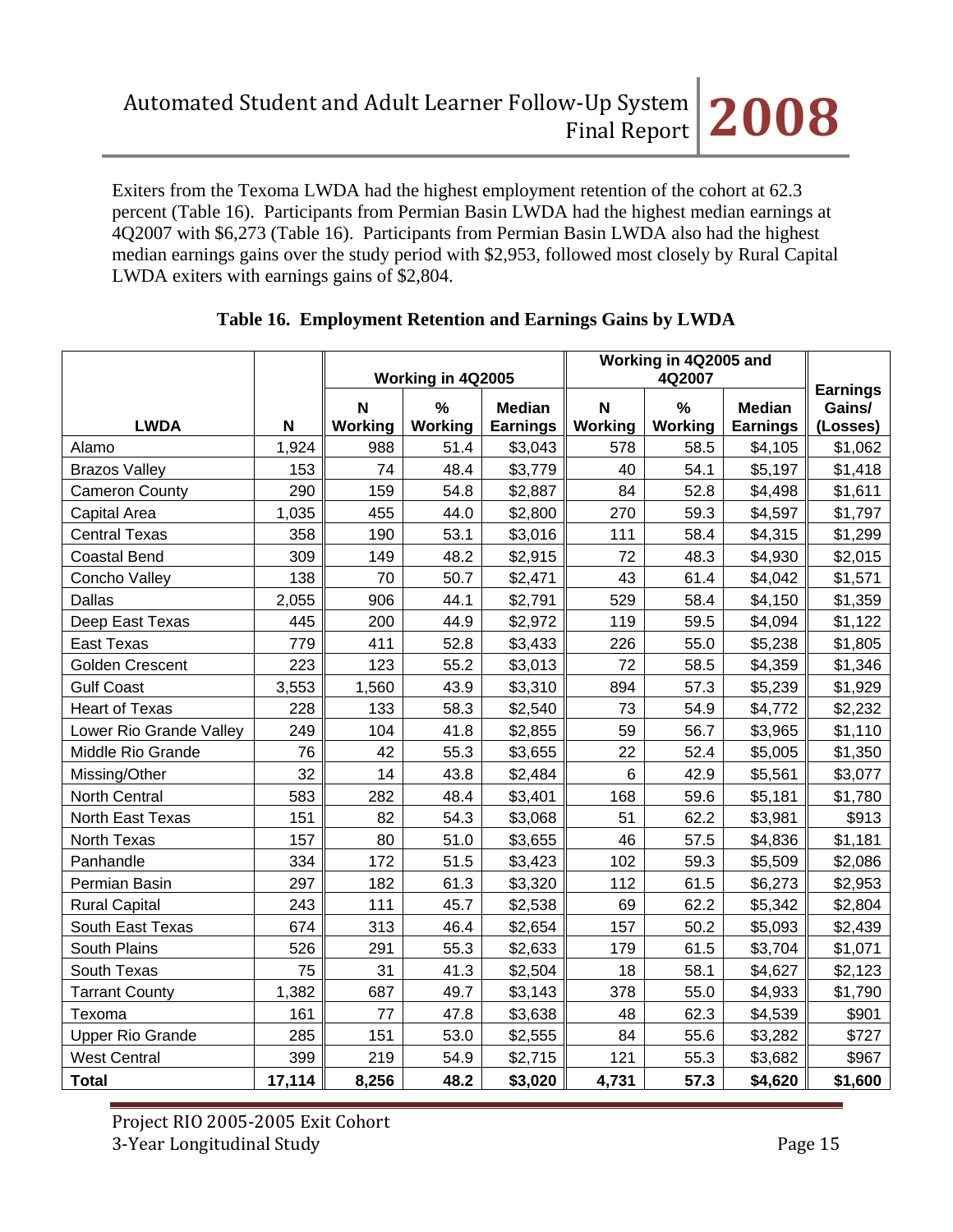Table 17 shows the top ten industries of employment for program participants employed at 4Q2005 and in 4Q2007. Employment Services was the most common industry of employment. Employment Services usually include temporary employment agencies that many employers use to find workers to try out first before hiring permanently. Employers also use Temporary Employment Agencies to augment staff during high demand periods without being saddled with paying benefits for permanent staff. We expect individuals who are continuously employed over the study period to move out of temporary employment and into an industry sector with longer term employment. Limited-Service Eating Places and Full-Service Restaurants were the second and third most common industries of employment, respectively. This suggests that convicted felons may still have a difficult time securing employment of a more lasting nature. Participants employed in the Support Activities for Mining sector had the highest median earnings with \$11,127.

|                                       | N              | <b>Median</b>   | <b>NAICS</b> |
|---------------------------------------|----------------|-----------------|--------------|
| <b>Industry of Employment</b>         | <b>Working</b> | <b>Earnings</b> | Code         |
| <b>Employment Services</b>            | 813            | \$2,188         | 5613         |
| <b>Limited-Service Eating Places</b>  | 276            | \$2,485         | 7222         |
| <b>Full-Service Restaurants</b>       | 204            | \$3,130         | 7221         |
| <b>Building Equipment Contractors</b> | 170            | \$6,657         | 2382         |
| <b>Support Activities for Mining</b>  | 141            | \$11,127        | 2131         |
| Nonresidential Building Construction  | 119            | \$7,822         | 2362         |
| Animal Slaughtering and Processing    | 119            | \$4,580         | 3116         |
| Automotive Repair and Maintenance     | 87             | \$4,260         | 8111         |
| Foundation, Structure, and Building   |                |                 |              |
| <b>Exterior Contractors</b>           | 80             | \$5,080         | 2381         |
| Services to Buildings and Dwellings   | 78             | \$3,234         | 5617         |

#### **Table 17. Top 10 Industries of Employment for Participants Working in 4Q2005 and 4Q2007**